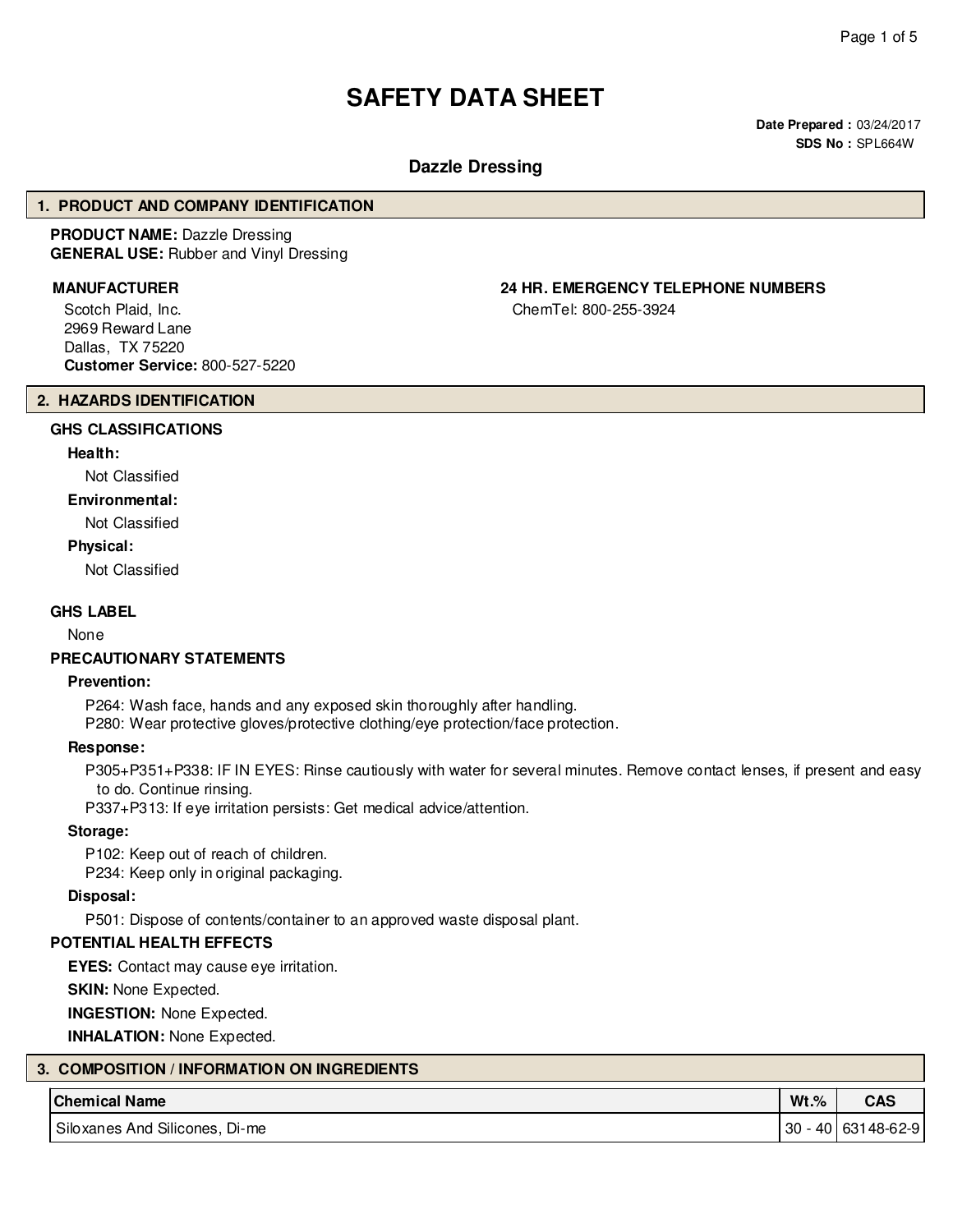# **4. FIRST AID MEASURES**

**EYES:** Immediately flush eyes with plenty of water. Get medical attention, if irritation persists.

**SKIN:** Wash with soap and water. Get medical attention if irritation develops or persists.

**INGESTION:** Do NOT induce vomiting. Never give anything by mouth to an unconscious person. Rinse mouth with water. Consult a physician.

**INHALATION:** Remove victim to fresh air. If irritation persists, get medical attention.

# **SIGNS AND SYMPTOMS OF OVEREXPOSURE**

**EYES:** Contact may cause eye irritation.

**SKIN:** Contact with skin is not expected to cause prolonged or significant irritation.

**ACUTE EFFECTS:** Eye contact may cause stinging, tearing, redness and blurred vision. Skin contact may cause redness and irritation.

**CHRONIC EFFECTS:** None known.

**NOTES TO PHYSICIAN:** Treat symptomatically

## **5. FIRE FIGHTING MEASURES**

**EXTINGUISHING MEDIA:** Use dry chemical, carbon dioxide, water spray (fog) or foam when fighting fires involving this material. **HAZARDOUS COMBUSTION PRODUCTS:** Oxides of carbon and silicone

# **EXPLOSION HAZARDS:** None

**FIRE FIGHTING PROCEDURES:** Use fire fighting measures that are appropriate for the local circumstance and the surrounding environment.

**FIRE FIGHTING EQUIPMENT:** Use personal protective equipment

#### **6. ACCIDENTAL RELEASE MEASURES**

**SMALL SPILL:** After removal, flush contaminated area thoroughly with water.

**LARGE SPILL:** Stop spill at source then confine and soak up spill with an absorbant material. Place residue in a container for proper disposal.

#### **ENVIRONMENTAL PRECAUTIONS**

**WATER SPILL:** Do not allow material to contaminate waterways.

**LAND SPILL:** Do not allow material to contaminate the soil.

**GENERAL PROCEDURES:** Ensure clean-up is conducted by trained personnel only. Refer to protective measures listed in Sections 7 and 8.

**SPECIAL PROTECTIVE EQUIPMENT:** For personal protection see section 8.

**COMMENTS:** Inform appropriate managerial or supervisory personnel of all environmental releases. Prevent further leakage or spillage if safe to do so.

#### **7. HANDLING AND STORAGE**

**GENERAL PROCEDURES:** Handle in accordance with good industrial hygiene and safety procedures. Use personal protection recommended in Section 8. Follow all product label instructions.

**HANDLING:** Follow all SDS/label precautions even after container is emptied because it may retain product residues. **STORAGE:** Keep out of reach of children. Store in original container in a cool, dry and well ventilated area.

# **8. EXPOSURE CONTROLS / PERSONAL PROTECTION**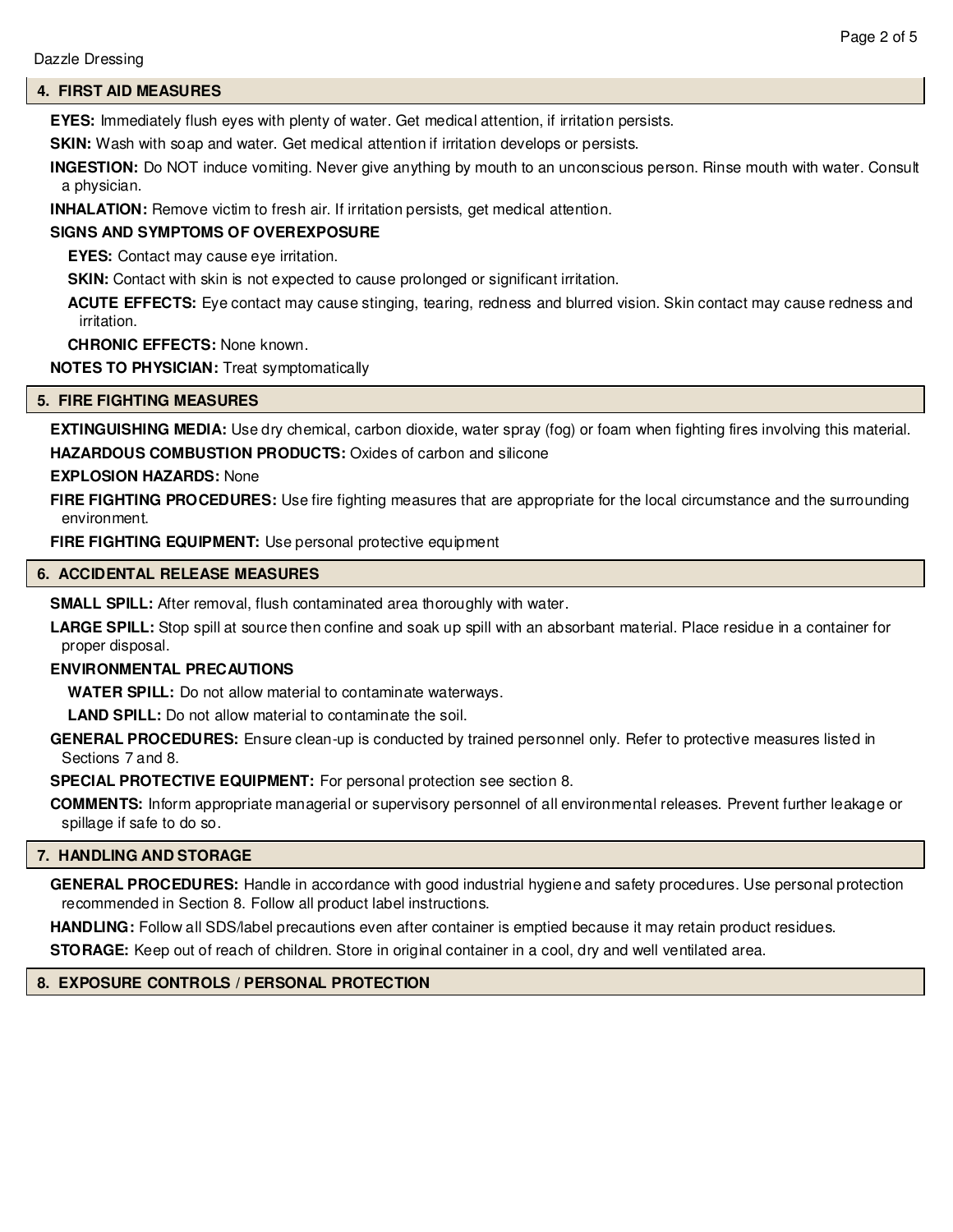# **EXPOSURE GUIDELINES**

| OSHA HAZARDOUS COMPONENTS (29 CFR1910.1200)               |             |                        |                   |       |                   |  |  |  |  |
|-----------------------------------------------------------|-------------|------------------------|-------------------|-------|-------------------|--|--|--|--|
|                                                           |             | <b>EXPOSURE LIMITS</b> |                   |       |                   |  |  |  |  |
| <b>OSHA PEL</b>                                           |             |                        | <b>ACGIH TLV</b>  |       |                   |  |  |  |  |
| <b>Chemical Name</b>                                      |             | ppm                    | mg/m <sup>3</sup> | ppm   | mg/m <sup>3</sup> |  |  |  |  |
|                                                           | <b>TWA</b>  | $[1]$                  | $[1]$             | $[1]$ | $[1]$             |  |  |  |  |
| Siloxanes And Silicones, Di-me                            | <b>STEL</b> | $[1]$                  | $[1]$             | $[1]$ | $[1]$             |  |  |  |  |
| <b>Footnotes:</b><br>1. No exposure limit for ingredient. |             |                        |                   |       |                   |  |  |  |  |

# **ENGINEERING CONTROLS:** None usually needed.

#### **PERSONAL PROTECTIVE EQUIPMENT**

**EYES AND FACE:** Safety glasses with side shields.

**SKIN:** Chemical resistant gloves.

**RESPIRATORY:** No personal respiratory equipment normally required.

PROTECTIVE CLOTHING: Wear suitable protective clothing to prevent contact with skin.

**WORK HYGIENIC PRACTICES:** Wash contaminated clothing before reuse. Wash face, hands and any exposed skin thoroughly after handling.

**OTHER USE PRECAUTIONS:** Protective clothing and equipment should be in accordance with 29 CFR 1910.132 and 1910.133. **COMMENTS:** Eyewash stations and safety showers should always be in place where chemicals are handled and stored.

# **9. PHYSICAL AND CHEMICAL PROPERTIES**

**PHYSICAL STATE:** Liquid **ODOR:** Strawberry **ODOR THRESHOLD:** Not determined for this mixture. **APPEARANCE:** Opaque liquid **COLOR:** White **pH:** 6.0 to 8.0 (full strength) PERCENT VOLATILE: (w/w) 60-70% mostly as water. **FLASH POINT AND METHOD:** Non Flammable **FLAMMABLE LIMITS:** Non Flammable **AUTOIGNITION TEMPERATURE:** NA = Not Applicable **VAPOR PRESSURE:** No data available for this mixture. **VAPOR DENSITY:** No data available for this mixture. **BOILING POINT:** Near that of water **FREEZING POINT:** Near that of water. **THERMAL DECOMPOSITION:** No data available for this mixture. **SOLUBILITY IN WATER:** Complete **EVAPORATION RATE:** Near that of water. **SPECIFIC GRAVITY:** 0.99 to 1.050 g/ml **OXIDIZING PROPERTIES:** This product is not classified as oxidizing

# **10. STABILITY AND REACTIVITY**

**REACTIVITY:** Stable under normal conditions.

**HAZARDOUS POLYMERIZATION:** Will not occur.

**STABILITY:** Stable under normal conditions.

**CONDITIONS TO AVOID:** Excessive heat or cold.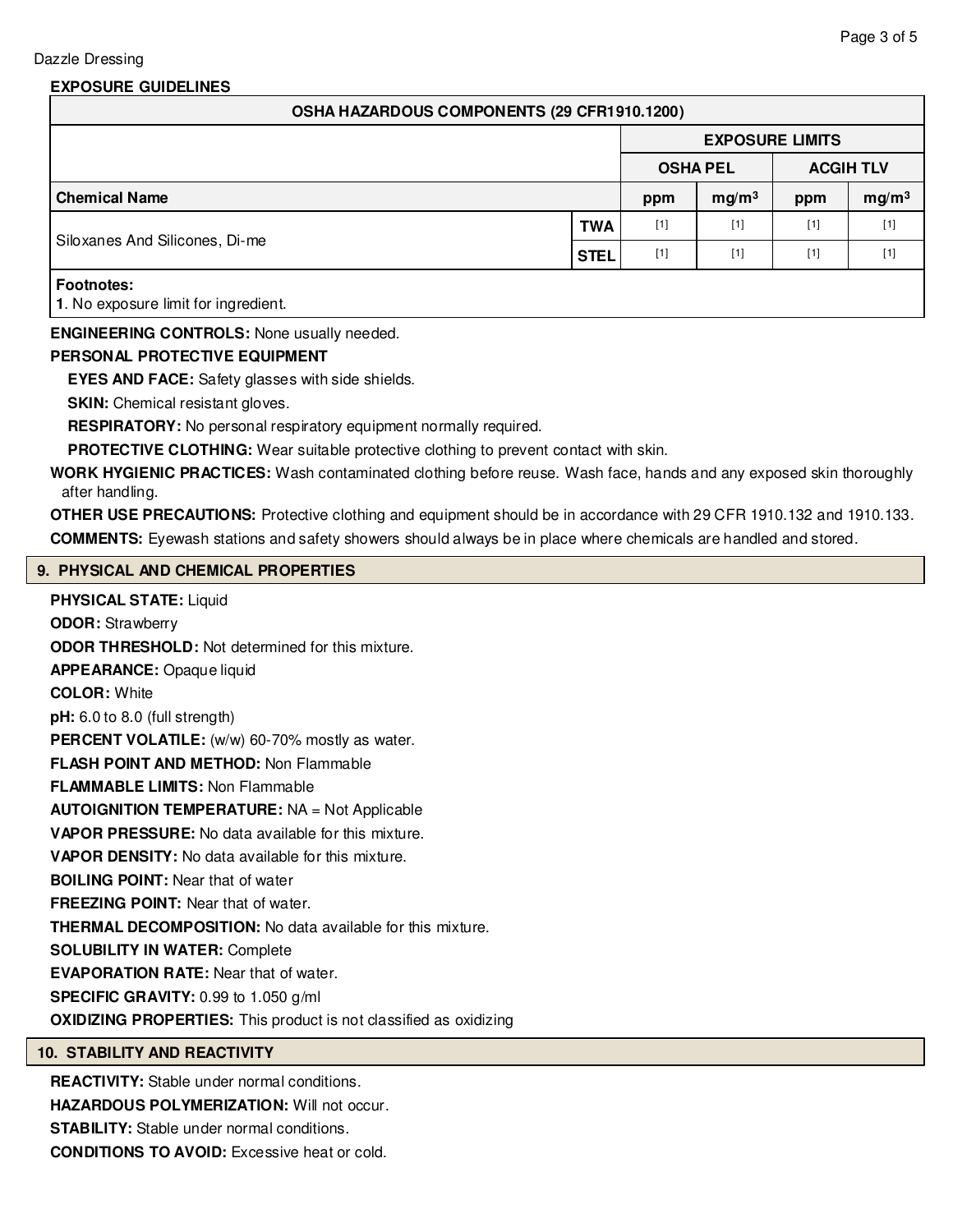**POSSIBILITY OF HAZARDOUS REACTIONS:** No dangerous reaction known under conditions of normal use.

**HAZARDOUS DECOMPOSITION PRODUCTS:** Oxides of carbon and silicone

**INCOMPATIBLE MATERIALS:** Strong oxidizing agents, acids and bases.

# **11. TOXICOLOGICAL INFORMATION**

# **ACUTE**

| <b>Chemical Name</b>           | ORAL $LD_{50}$         | <b>DERMAL LD<sub>50</sub></b> | <b>INHALATION</b><br>$\mathsf{LC}_{50}$ |
|--------------------------------|------------------------|-------------------------------|-----------------------------------------|
| Siloxanes And Silicones, Di-me | > 17000 mg/kg<br>(rat) | $> 5000$ mg/kg<br>(rabbit)    | No data                                 |

**EYE EFFECTS:** May cause eye irritation.

**SKIN EFFECTS:** May cause slight irritation.

**CHRONIC:** Health injuries are not known or expected under normal use.

**SUBCHRONIC:** This product may be irritating to the eyes.

# **CARCINOGENICITY**

**IARC:** No ingredient in this product is present at levels greater than or equal to 0.1% is identified as a probable, possible or confirmed human carcinogen by IARC.

**NTP:** No ingredient in this product is present at levels greater than or equal to 0.1% is identified as a known or anticipated carcinogen by NTP.

**OSHA:** No ingredient in this product is present at levels greater than or equal to 0.1% is identified as a carcinogen or potential carcinogen by OSHA.

**REPEATED DOSE EFFECTS:** No data available for this mixture.

**NEUROTOXICITY:** No data available for this mixture.

**GENETIC EFFECTS:** No data available for this mixture.

**REPRODUCTIVE EFFECTS:** No data available for this mixture.

**TARGET ORGANS:** No data available for this mixture.

**TERATOGENIC EFFECTS:** No data available for this mixture.

**MUTAGENICITY:** No data available for this mixture.

**SYNERGISTIC MATERIALS:** No data available for this mixture.

# **12. ECOLOGICAL INFORMATION**

**ECOTOXICOLOGICAL INFORMATION:** This product is not classified as environmentally hazardous. However, this does not exclude the possibility that large or frequent spills can have a harmful or damaging effect on the environment.

**BIOACCUMULATION/ACCUMULATION:** The potential for bioconcentration in organisms is low.

**DISTRIBUTION:** Not determined for this mixture.

**AQUATIC TOXICITY (ACUTE):** No data available for this mixture.

**CHEMICAL FATE INFORMATION:** This product is expected to be readily biodegradable.

# **13. DISPOSAL CONSIDERATIONS**

**DISPOSAL METHOD:** Follow all Federal, State and Local Regulations appropriate for this material.

**PRODUCT DISPOSAL:** Wastewater resulting from this product should be directed to a proper waste water treatment facility.

**EMPTY CONTAINER:** Empty containers should be taken to an approved waste handling site for recycling or disposal. Do not reuse empty containers.

# **14. TRANSPORT INFORMATION**

# **DOT (DEPARTMENT OF TRANSPORTATION)**

**PROPER SHIPPING NAME:** Not regulated as dangerous goods.

**ROAD AND RAIL (ADR/RID)**